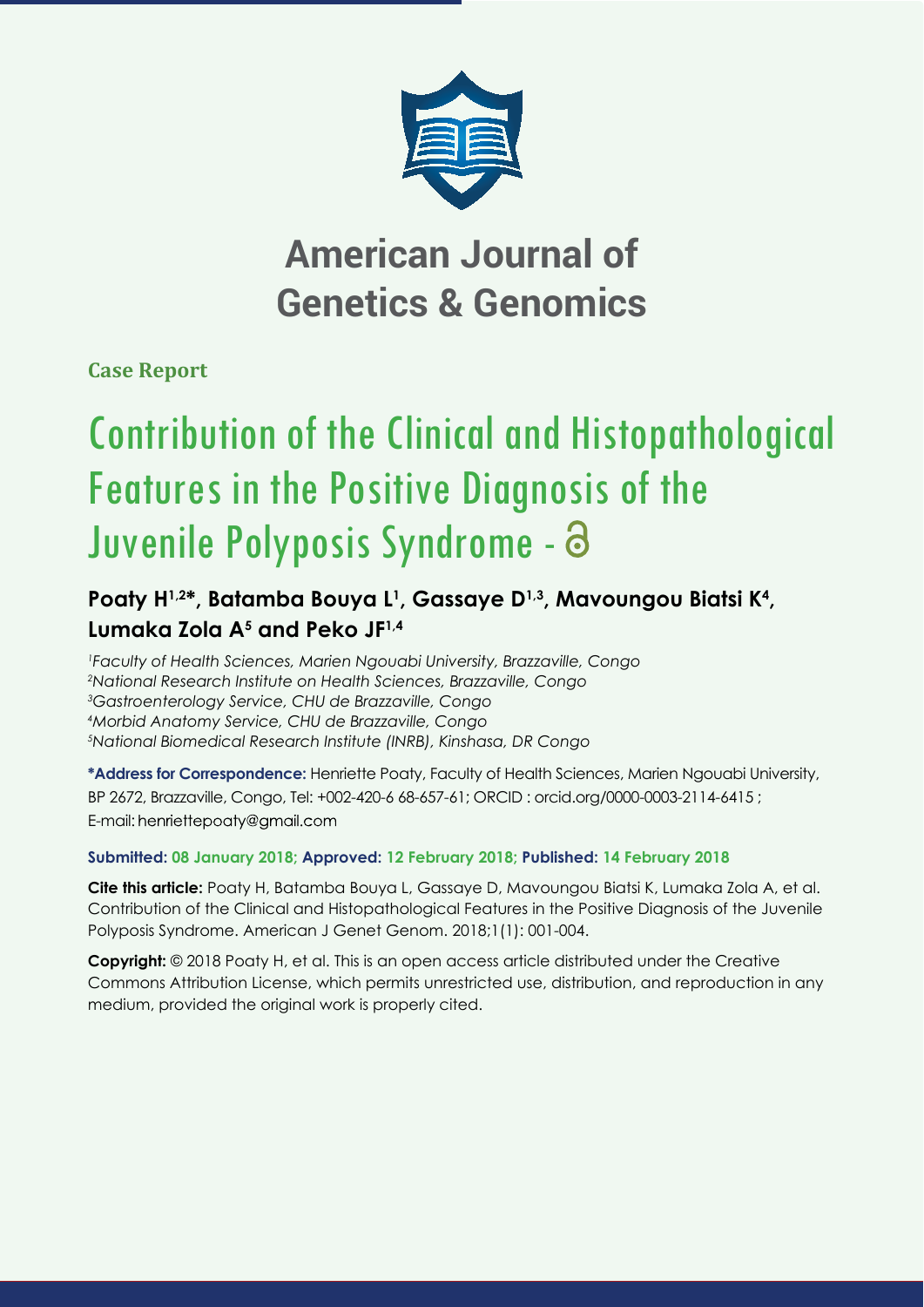#### **ABSTRACT**

Juvenile Polyposis Syndrome (JPS) is a rare genetic disease characterized by the presence of the juvenile hamartomatous polyps. The condition is caused by germline mutation in the BMPR1A or the SMAD4 genes and it is inherited in an autosomal dominant manner. It predisposes affected persons to a high risk of malignant tumors, mainly colorectal and stomach cancers. The confirmation of the diagnosis is based on genetic analysis. But at first, family history, pedigree, clinical criteria and histopathological analysis guide to an inherited disease. We present here a Congolese patient with suggestive clinical and histopathological features which lead to the JPS.

**Keywords:** Juvenile polyposis syndrome; Clinic; Histopathology; Genetic Disease; Hereditary Cancer

#### **INTRODUCTION**

Juvenile Polyposis Syndrome (JPS) is a rare condition characterized by the presence of the juvenile hamartomatous polyps mostly located in the gastrointestinal tract  $[1]$ . It predisposes affected individuals to an increased risk of Colorectal Cancer (CRC) and less frequently to extra gastrointestinal malignancies, especially in adulthood [1-4]. The clinical manifestation of the disease appears after birth, especially in young subjects. The germline mutation occurs in BMPR1A (Bone Morphogenetic Protein Receptor Type-1A) gene mapped on chromosome band 10q23.2 or in SMAD4 (Mothers against decapentaplegic homolog 4) located on chromosome band 18q21.2 [2,5,6]. Both genes are tumor suppressors and are involved in the Transforming Growth Factor-Beta (TGF-β) signaling pathways  $[4,6]$ . The challenge in this condition is the rapid recognition of the disease and the detection of the mutation in the index patient and the family members in order to perform radiologic, endoscopic examinations and rapid polypectomy and to prevent partially cancer [6]. But the search of mutation is initially guided by elements in favor of the hereditary character of the affection such as in lynch syndrome (other predisposed CRC affection) [7]. The interrogatory in search of familial history of polyps or cancers, the pedigree, the endoscopic examination and the clinical criteria, are the first guiding elements for JPS positive diagnosis [4]. The histological analysis in research of typical features of JPS also helps the clinicians to recognize the condition [8,9]. We report here a clinical observation whose suggestive endoscopic and clinic histological phenotype in favor of JPS have motivated the research of the mutations in BMPR1A and SMAD4 genes.

#### **PATIENT PRESENTATION**

He is a 25-year-old congolese man, single, with a father who died from a CRC (Figure 1). Its disease begins at the age of 15 years-old by recurrent diarrhea, rectal bleeding, persistent abdominal pains, abdominal bloating followed by cachexia and occlusive syndrome. The barium enema and the colonoscopy showed numerous polyps along the colon. The tumor macroscopic examination found approximately more than 50 sessile and pedunculated polyps of different sizes (Figure 2). Histological analysis (17H255A2) exhibited evocative lesions of JPS and a slight dysplasia (Figure 3). Direct sequencing (performed in Human Genetic Center of University hospital of Leuven, Belgium) identified a heterozygous mutation in SMAD4 defined as « c.1229\_1230delAG », exon 10 (ENSE00003694477) with the pathogenic variant « p.Ser411Leufs\*17 » (of the abnormal predicted protein). We concluded to a juvenile polyposis coli form with a slight dysplasia in young man carrying SMAD4 germline mutation. The patient underwent a surgical cure (partial colectomy). He has been doing well for two years and is followed by a multidisciplinary team.

#### **DISCUSSION**

Juvenile polyposis syndrome appears in three clinical forms: juvenile infantile polyposis, generalized juvenile Polyposis and juvenile colorectal polyposis [5]. The approximate annual incidence is 1:16,000 to 1:100,000 in the population [2,5,10,11]. Family history is found in 20 to 50% of the affected patients [1,4,5,9]. Clinical criteria defined by Jass et al. in 1998 and revised in 2000 by World Health Organization (WHO) are used to facilitate the recognition of JPS (Table 1) [3,5,6,11,12]. Diagnosis may be suspected in presence of one criterion. Our patient met the three clinical criteria guidelines (Table 1), and presented the juvenile colonic polyposis form. According to publications data, JPS is manifested by constant presence of juvenile hamartomatous polyps [5,9]. The number of polyps varies from 1 to over 100, and they are most frequently located in the distal colon (such as in our patient) and the rectum [2,4,11]. Others gastrointestinal locations are stomach, duodenum, small intestine [3,4,13]. Polyps can appear at any age (from childhood through adulthood), most often during the adolescence (around 12-14 years-old) [11,13,14]. JPS



**Figure 1:** Family pedigree of patient. Proband (arrow) with JPS having a father died for colorectal cancer.



**Figure 2:** Macroscopic aspect of resected colon tumor Presence of multiples pedunculated and sessile polyps (> 50) of different sizes in the colon.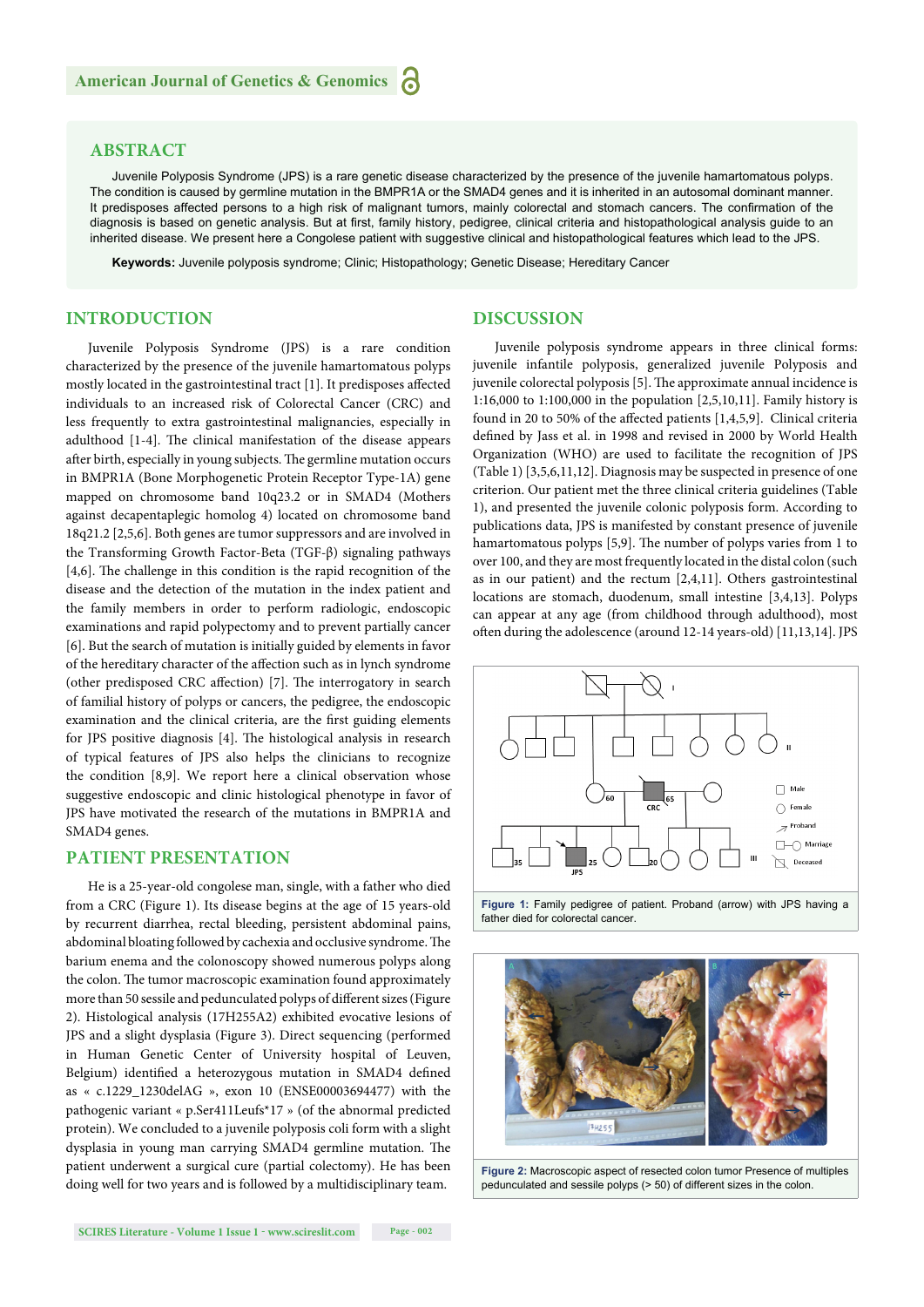#### **American Journal of Genetics & Genomics**

is the most common hereditary form of polyposis in the childhood, the protein losing-enteropathy and the prolapse of rectal polyps are frequently observed in children (Genetic home reference 2013) [4,6,10,13]. JPS is also accompanied by other nonspecific symptoms among which the rectal bleeding and the recurrent abdominal pains are the most common revealing signs [6,13]. We have in (Table 2) reported the main clinical manifestations  $[2,14,15]$ . The histological analysis which is practiced without difficulties in African hospitals is essential in the approach of positive diagnosis. Concerning our patient, the exhibited tumor histological profile (Figure 3) was consistent with literature data [1,8,15]. Typically, the microscopic aspects show the juvenile polyps (Figure 3A) with a characteristic architecture: Glands are more often spherical, separated, dilated, cystic and rich in mucus (Figure 3B, C) [3,8,11]. They are associated with lamina propia edema, massive infiltrating inflammatory cells (Figure 3B, C) [2,4,11]. The stroma is dense with dystrophic blood vessels  $[1,3,6]$ . Juvenile hamartomatous polyps are identified by histological examination in 88-100% of cases [13]. Genetically, JPS is a Mendelian pathology  $[3,6,16-19]$ . The condition is inherited from one parent (as in our Report) in an autosomal dominant manner (in 75% of patients), except in cases of de novo mutation reported in 25% of JPS (Genetic home reference 2013) [9,14]. BMPR1A and SMAD4 mutations are detected approximately in 40 to 60% of patients [14]. Both genes are *TGF-β* signaling proteins which initiate cell cycle arrest and growth inhibition [14,16]. Polyps in JPS can degenerate and the approximate risk of developing CRC varies between 38 to 50%, In case of multiple polyps, especially in adults [3,5,11,14]. Hamartomatous polyposis including JPS is responsible approximately for 1% of all CRC [5]. The occurrence cancer risk in the JPS (when the mutation is known in the family) requires the early screening of asymptomatic family members and the polypectomy is highly recommended. Regular endoscopy



**Figure 3:** Image of histological section of juvenile polyps (Hematoxylin and Eosin-stained)

A) Juvenile polyps (examination No 17H255A2) showing increased of cellular elements, lamina propia and proliferative glands

B) and C) Excess of small, cystical and spherical proliferative glands with abundant mucus. Lamina propria with peri-glandular edema, inflammatory cells and dystrophic blood vessels.

| Table 1: Clinical criteria of juvenile polyposis syndrome [2,3,6,11,12] |                                                                                                                           |  |  |
|-------------------------------------------------------------------------|---------------------------------------------------------------------------------------------------------------------------|--|--|
| <b>Number</b>                                                           | <b>Clinical criteria</b>                                                                                                  |  |  |
| 1                                                                       | Multiple juvenile polyps in the colorectum, more than five.                                                               |  |  |
| 2                                                                       | Patient with a family history of juvenile polyposis syndrome,<br>regardless the number of juvenile polyps and their site. |  |  |
| 3                                                                       | Multiple juvenile polyps throughout the intestinal tract with exclusion<br>of the other causes of digestive polyposis.    |  |  |

|                                             | Table 2: Natural history and phenotype features in juvenile polyposis syndrome.                                                                                                                                                                  |                                                                                           |
|---------------------------------------------|--------------------------------------------------------------------------------------------------------------------------------------------------------------------------------------------------------------------------------------------------|-------------------------------------------------------------------------------------------|
| Juvenile<br>polyposis<br>syndrome (JPS)     | <b>Discovery and Features</b>                                                                                                                                                                                                                    | <b>Authors</b>                                                                            |
|                                             | In 1964, first description of clinical<br>features and pathology by McColl<br>et al.                                                                                                                                                             | Veale et al. 1966 [15]<br>Cichy et al. 2014 [16]                                          |
| <b>History</b>                              | In 1998, identification of mutations<br>in SMAD4 gene associated with<br>familial JPS.<br>In 2001, discovery of BMPRA1<br>gene also causative of JPS.                                                                                            | Howe et al. 1998 [17]<br>Houlston et al. 1998<br>[18]<br>Howe et al. 2001 [19]            |
| Clinic                                      | Rectal bleeding. Recurrent<br>abdominal pains. Diarrhea.<br>Prolapse of rectal polyps. Anemia.<br>Protein losing-enteropathy.<br>Cachexia. Occlusive syndrome.<br>One or over 100 Polyps in GIT.<br>The disease exhibits three clinical<br>forms | Larsen Haidle et al.<br>2017 [2]<br>Andrade et al. 2015<br>[13]<br>Veale et al. 1966 [15] |
| Histopathology                              | Juvenile hamartomatous polyps                                                                                                                                                                                                                    | Cauchin et al. 2015 [9]<br>Jelsig et al. 2014 [11]                                        |
| Genes<br>SMAD4 (18q21.2)<br>BMPRA1(10g23.2) | SMAD4 is a member of SMAD<br>family of signal transduction<br>proteins.<br>BMPRA1 belongs to BMP, a<br>family of transmembrane serine-<br>threonine kinases                                                                                      | Cichy et al. 2014 [16]<br>(UCSC-2013GRCh38/<br>hg38)                                      |

monitoring (every 2 to 3 years) of persons carrying a BMPR1A or a SMAD4 germline mutation is recommended starting at 10 to 15 years-old [3,5,9,16].

#### **CONCLUSION**

The combination of endoscopy, pedigree, clinical criteria and histological analyzes is at first a good approach to spot JPS. It allows to guide towards a pathology inherited and especially to signify the presence of polyps (and cancer) for a rapid surgical management.

#### **ACKNOWLEDGEMENT**

The authors are grateful to Theophile chomienne for the English proofreading

#### **AUTHORS' CONTRIBUTIONS**

 GD: Endoscopic examination; GD, BBL, JFP, MK, LZA: Review and data analysis; HP: Data analysis and manuscript preparation.

#### **REFERENCES**

- 1. Ahmed A, Alsaleem B. Non familial Juvenile polyposis syndrome with exon 5 novel mutation in SMAD 4 gene. Case Rep Pediatr. 2017; 2017: 5321860. https://goo.gl/ZteC1D
- 2. Larsen H J, Howe JR. Juvenile polyposis syndrome. Editor gene reviews. Seattle (WA): University of Washington, Seattle.1993-2018. https://goo.gl/8pwj8e
- 3. B. Buecher. Les formes hereditaires des cancers colorectaux, hors syndrome de lynch et polyposes adenomateuses. La lettre de lHepatogastroenterologue. 2009; 6: 222-227. https://goo.gl/Kebxvp
- 4. Bronner MP. Gastrointestinal inherited polyposis syndromes. Mod Pathol. 2003; 16: 359-365. https://goo.gl/CVLURx
- 5. Alimi A, Weeth-Feinstein LA, Stettner A, Caldera F, Weiss JM. Overlap of Juvenile polyposis syndrome and cowden syndrome due to *de novo* chromosome 10 deletion involving *BMPR1A* and *PTEN*: implications for treatment and surveillance. Am J Med Genet A. 2015; 167: 1305-1308. https://goo.gl/mjeUMh